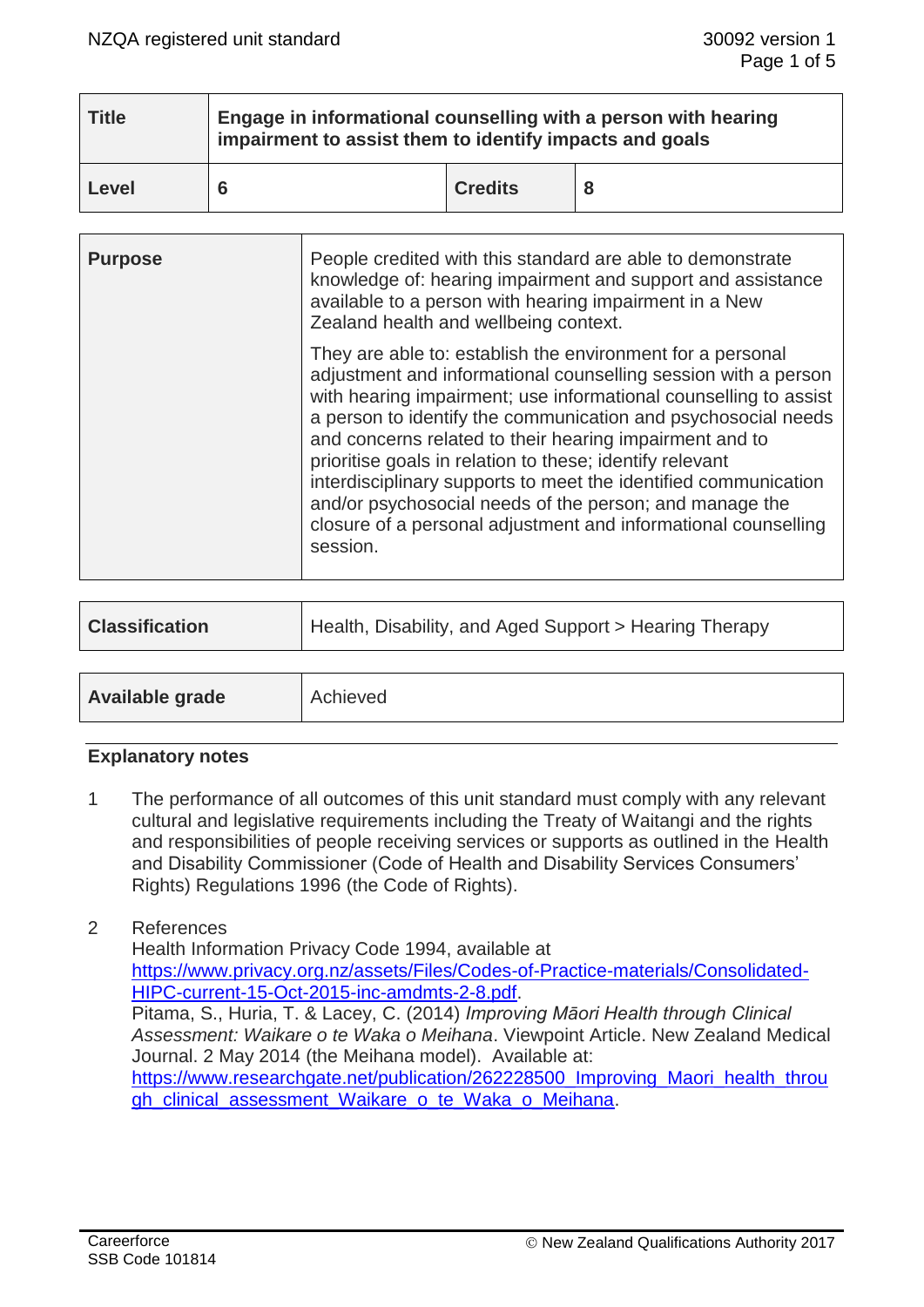- 3 This unit standard cannot be assessed against in a simulated environment. It is required that people seeking credit for this unit standard demonstrate competence and be assessed in the workplace. This can be through paid or unpaid employment, or in placements in a service provider workplace negotiated by an education provider.
- 4 An ability to integrate theory with practice in the workplace must be demonstrated. This will call for a variety of modes of assessment and forms of evidence to show consistency of performance across a range of situations.
- 5 Definition

*Organisational standards* refer to the policies, procedures and practices which reflect an organisation's service philosophy and the current and relevant ethical, legislative regulatory and contractual requirements to which the setting or role is subject.

# **Outcomes and evidence requirements**

## **Outcome 1**

Demonstrate knowledge of hearing impairment in a New Zealand health and wellbeing context.

#### **Evidence requirements**

- 1.1 Hearing impairment is explained in accordance with organisational standards.
	- Range must include but is not limited to diversity; complexity of identity; distinction between impairment, disability and handicap.
- 1.2 The rights of a person with hearing impairment are explained in accordance with the Code of Rights.
- 1.3 Hearing impairment is explained in terms of the holistic implications and impacts on, and needs of, the family/whānau of a person with the impairment.

## **Outcome 2**

Demonstrate knowledge of support and assistance available to a person with hearing impairment in a New Zealand health and wellbeing context.

## **Evidence requirements**

- 2.1 Networks and organisations are identified and explained in terms of their role in supporting people with hearing impairment.
- 2.2 The role of health professionals in addressing indigenous health inequalities is explained in accordance with the Meihana model.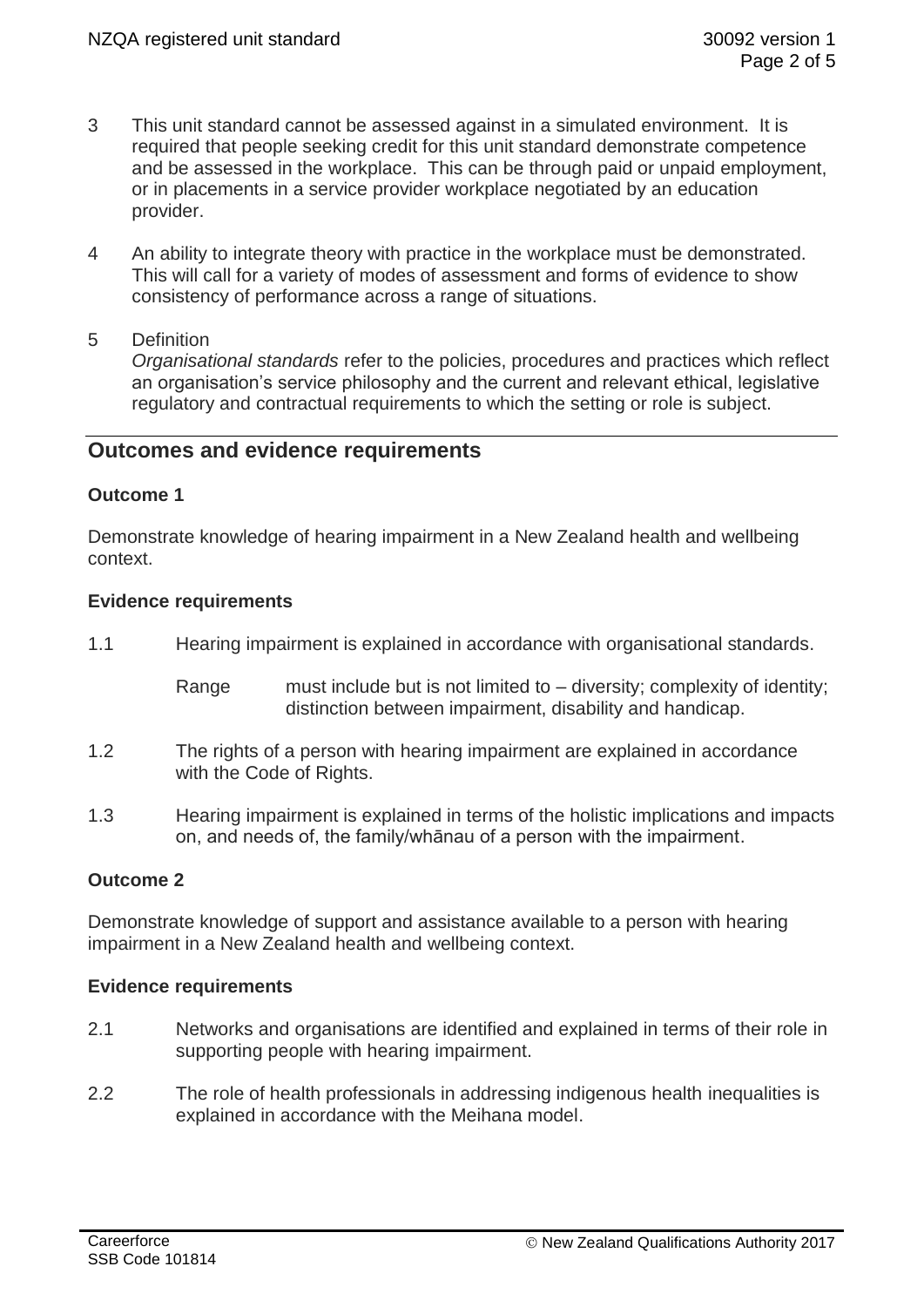## **Outcome 3**

Establish the environment for a personal adjustment and informational counselling session with a person with hearing impairment.

#### **Evidence requirements**

- 3.1 Environment is established for the counselling session in accordance with the identified needs of the person.
	- Range physical needs, technological needs, communication abilities and needs, social and cultural needs.
- 3.2 The role and responsibilities of the hearing therapist and the organisation are explained to the person in relation to the collection and confidentiality of client information and in accordance with the requirements of the Health Information Privacy Code 1994.
	- Range collection and storage of client information; access to client information; transfer of client information.
- 3.3 The hearing therapist's role and responsibilities are explained to the person in terms of the counselling process and organisational standards.
	- Range may include but is not limited to professional boundaries, needs identification, prioritisation, goal-setting, interdisciplinary practice, referral procedures.
- 3.4 The establishment of the environment for a personal adjustment and informational counselling session is explained in terms of informational counselling theory.

## **Outcome 4**

Use informational counselling to assist a person to identify the communication and psychosocial needs and concerns related to their hearing impairment and to prioritise goals in relation to these*.*

## **Evidence requirements**

- 4.1 Information is gained from the person in terms of their communication and psychosocial needs and concerns.
	- Range must include exploring ambivalence, motivation to change, acceptance and readiness to change in relation to function, activities, participation, wellbeing.
- 4.2 The person is assisted to identify, explore and prioritise their key needs and concerns in relation to their identified needs.
	- Range may include but not limited to focussing on readiness, strengths, abilities, hope, resilience, acceptance.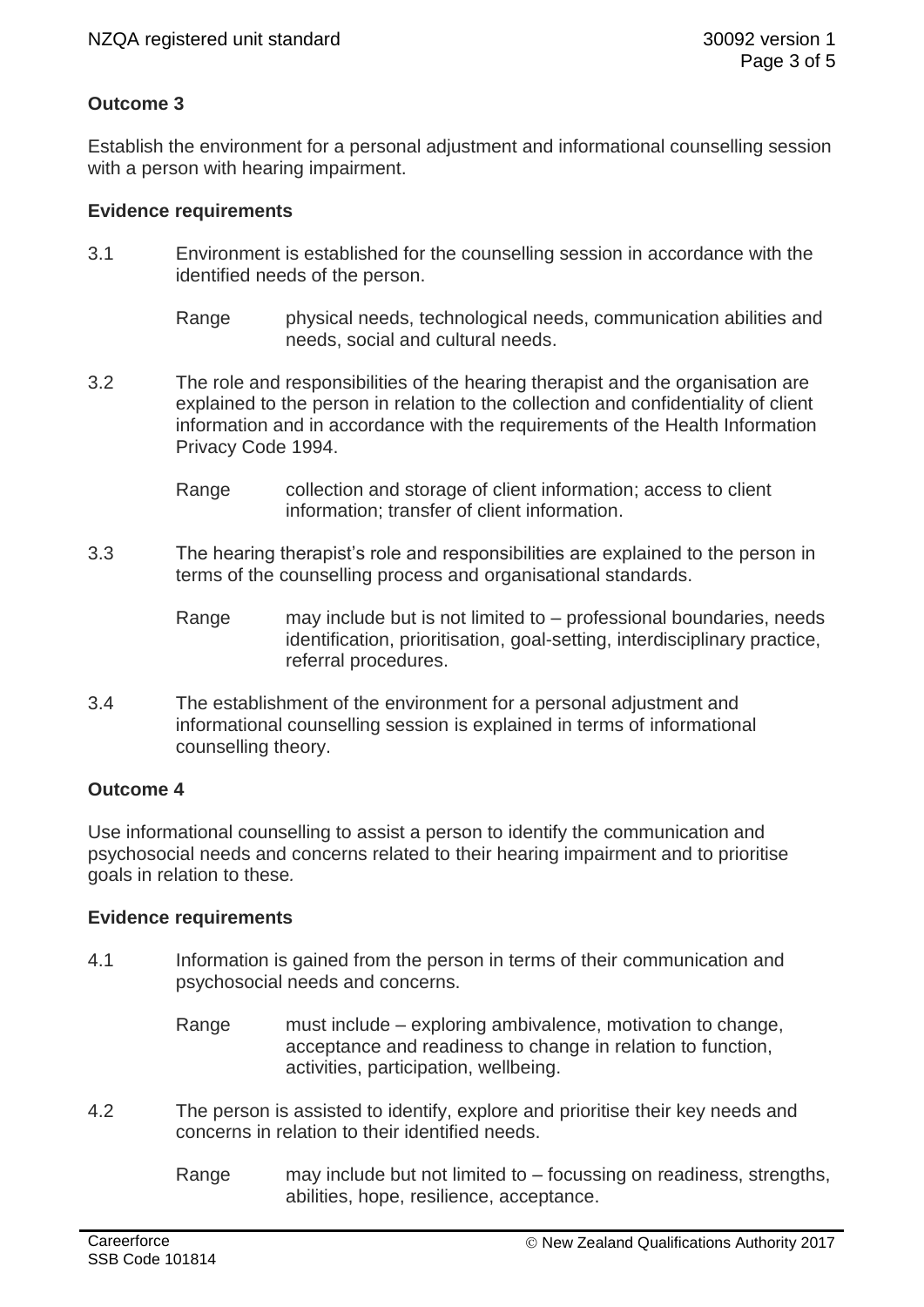- 4.3 The person is assisted to identify and prioritise realistic and achievable goals to address their identified needs.
	- Range may include but is not limited to personal abilities and skills; professional support; family/whānau/caregiver support; relevant information and resources.
- 4.4 The processes used in informational counselling are explained in terms of motivational interviewing and active listening theory.

## **Outcome 5**

Identify relevant interdisciplinary supports to meet the identified communication and/or psychosocial needs of the person with hearing impairment.

Range supports include professionals and agencies; professionals may include but are not limited to – hearing therapist, audiologist, general practitioner, otorhinolaryngologist, ear nurse specialist, speechlanguage therapist, counsellor, psychologist, rehabilitationist, interpreter, social worker, cultural advisor; agencies may include but are not limited to – Work and Income, Enable NZ, Age Concern, Citizens Advice Bureau.

## **Evidence requirements**

- 5.1 The benefits of an interdisciplinary approach are explained in terms of meeting a person's identified communication and/or psychosocial needs.
- 5.2 Interdisciplinary supports that are identified for a person with hearing impairment match their identified communication and/or psychosocial needs.

Range evidence required for two people with hearing impairment.

# **Outcome 6**

Manage the closure of a personal adjustment and informational counselling session.

## **Evidence requirements**

- 6.1 Summary of the counselling session confirms the identified key needs and concerns to be addressed through an agreed action plan.
- 6.2 Summary of the counselling session confirms the agreed goals.
- 6.3 Summary of the counselling session clarifies the roles of all involved in addressing the identified key needs, concerns, and agreed goals of the person.
- 6.4 The closure of the personal adjustment and informational counselling session is explained in terms of informational counselling theory.